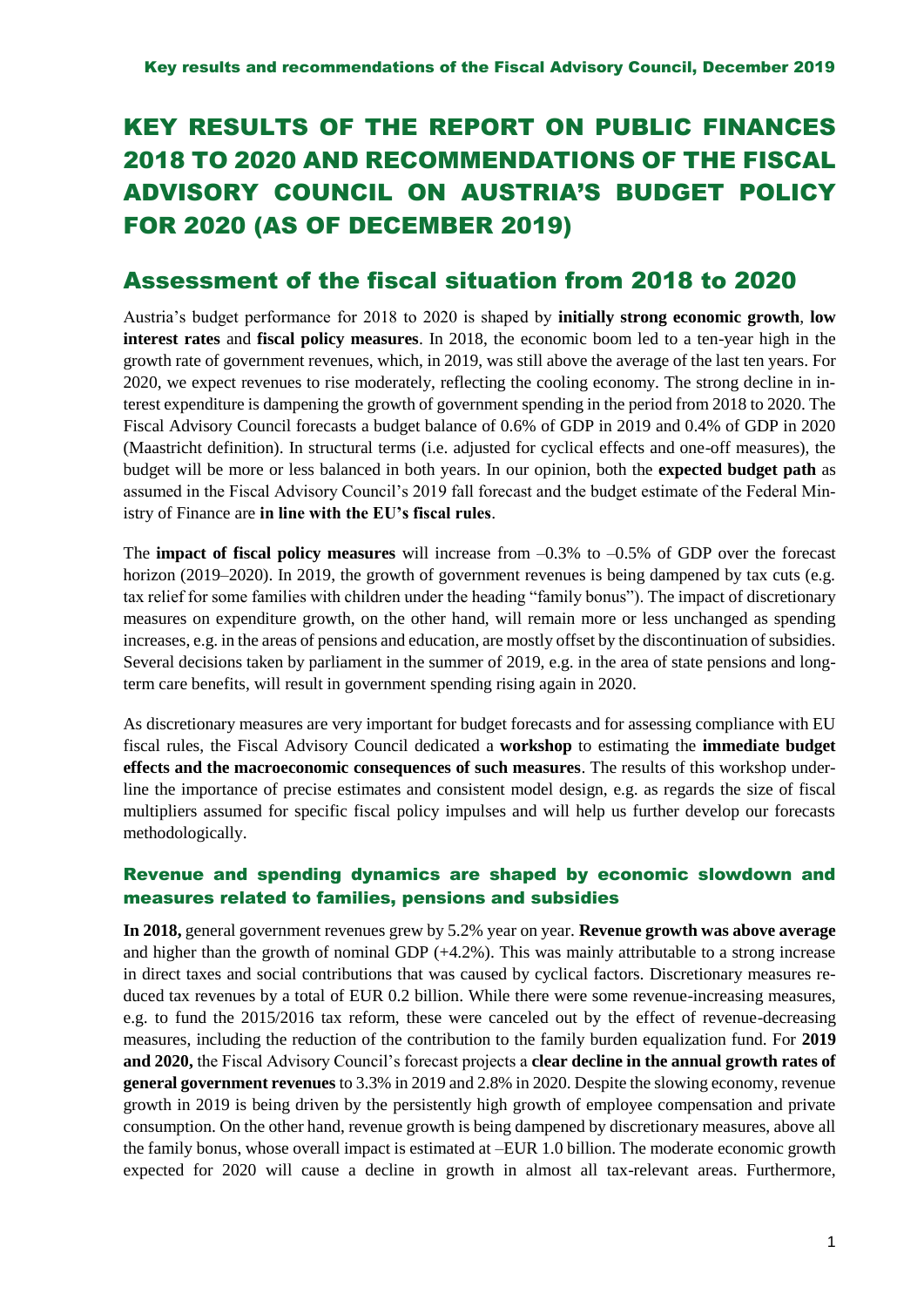discretionary measures will decrease revenues by an estimated EUR 0.7 billion. In addition to the fully unfolding effect of the family bonus, other factors will also dampen revenue growth: measures decided based on parliamentary motions, some of them in the context of the 2020 tax reform, such as higher tax deductibles for pensioners and lower health insurance contributions to be paid by the self-employed and farmers. The tax ratio rose from 41.8% in 2017 to 42.3% in 2018 (national definition) because of strong revenue growth. It will slightly decline over the forecasting period, reaching 42.1% in 2020 (table 1).

| <b>Table</b> | 1: Government ratios: General government expenditure and revenues, |
|--------------|--------------------------------------------------------------------|
|              | <b>2016 to 2020</b>                                                |

| % of GDP                                            | 2016 | 2017 | 2018 | 2019 | 2020 |
|-----------------------------------------------------|------|------|------|------|------|
| Expenditure <sup>1</sup>                            | 50.1 | 49.1 | 48.6 | 48.1 | 48.1 |
| Gross capital formation                             | 3.0  | 3.1  | 3.0  | 3.0  | 3.1  |
| Interest payments                                   | 2.1  | 1.8  | 1.6  | 1.4  | 1.3  |
| Revenue <sup>1</sup>                                | 48.6 | 48.4 | 48.8 | 48.7 | 48.5 |
| Tax revenue (national definition) <sup>2</sup>      | 41.9 | 41.8 | 42.3 | 42.2 | 42.1 |
| Tax revenue (international definition) <sup>3</sup> | 42.5 | 42.4 | 42.8 | 42.7 | 42.6 |

1) Interest payments excluding swap transactions.

2) General government tax revenue including actual social contributions (compulsory contributions only; ESA codes: D2+D5+D611+D91-D995); including EU own resources.

3) National tax revenue and imputed social contributions.

Source: Statistics Austria, Austrian Institute of Economic Research (GDP) and Fiscal Advisory Council's fall forecast (2019 and 2020).

In **2018**, **general government expenditure** increased by 3.2% year on year. This increase was mainly driven by unexpectedly high amounts drawn by the European Commission from the Article 9 account to cover Austria's EU payment contributions, a rise in pension expenditure because of an income-dependent graduated increase in state pensions in excess of the statutory inflation adjustment, and by discretionary measures, like abolishing public long-term care providers' recourse to patients' assets and discontinuing the employment bonus, which had been introduced with the aim of creating new jobs. In the forecasting period 2019 and 2020, we expect expenditure to grow by 2.5% and 3.1%, respectively. In **2019,** the **total effect of discretionary measures on effective spending is low** as expenditure-increasing measures with lasting effect, such as the graduated increase in state pension benefits, were introduced, and temporary, measures (employment bonus, investment subsidy programs) are coming to an end. Growth is primarily attributable to higher inflation rates in the two preceding years, which determine the increase in state pension benefits and significantly influence wage increases in the public sector. In **2020, discretionary measures** will show a more **marked effect on expenditure**. In addition to earlier measures driving up spending by some EUR 0.4 billion, the parliamentary decisions of summer 2019 will cause a further increase of an estimated EUR 0.9 billion. The largest quantitative effect will relate to **pension expenditure**: a further graduated increase in pension benefits, full pension entitlement after 45 years of contributory service, higher minimum pension benefits for retirees with long contributory service and the abolition of the traditional waiting period preceding the first increase in pension benefits. On the other hand, **much lower interest expenses** will clearly dampen spending growth in 2018 to 2020, thanks to a rollover of high-interest bonds and the reduction of liabilities of state-owned banks. As nominal GDP has grown faster than government expenditure up to 2019, the government expenditure ratio is expected to drop from 49.1% in 2017 to 48.1% in 2019 and to remain unchanged in 2020 (table 1).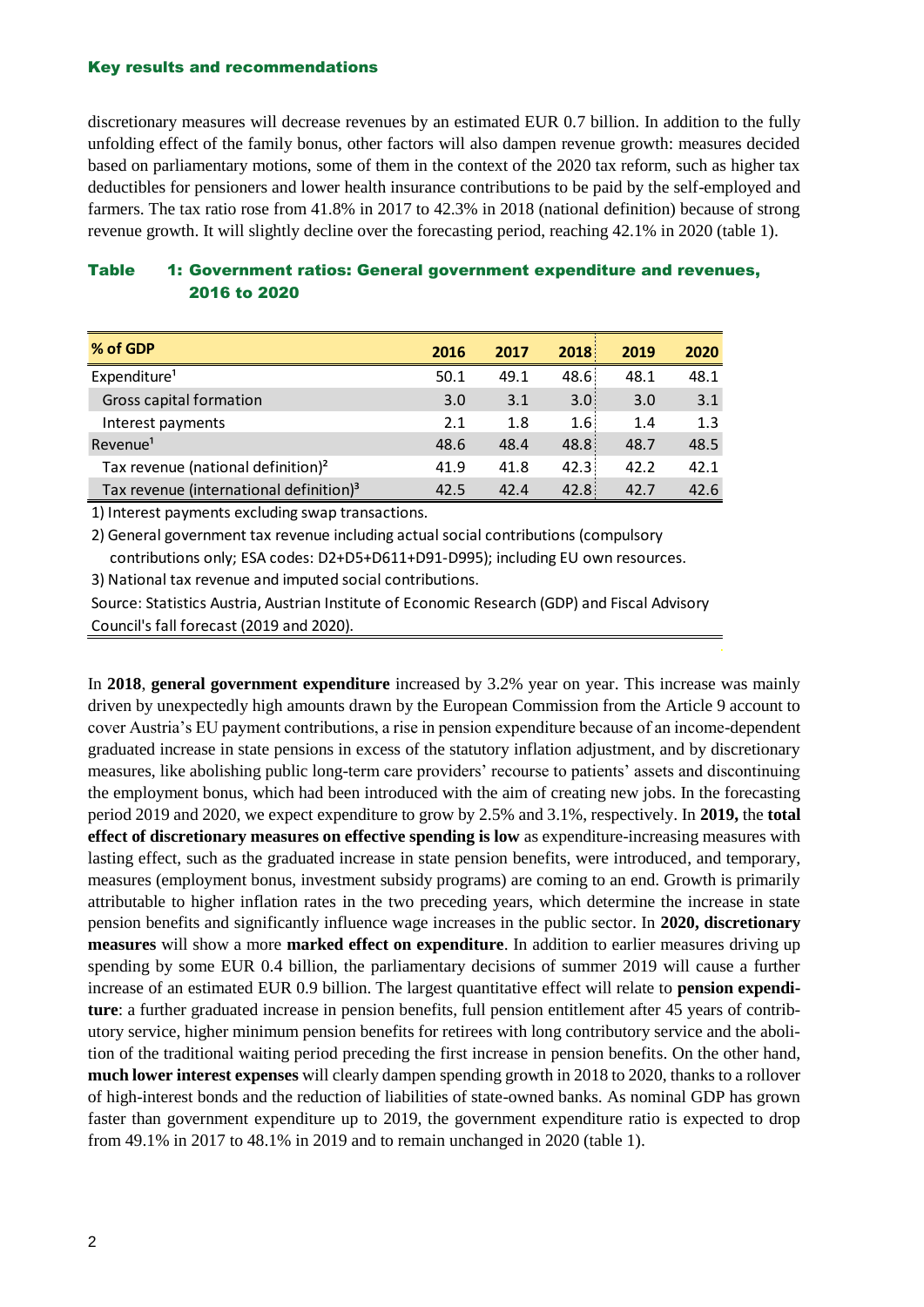## Much better budget balance owing to cyclical factors

For **2019**, the Fiscal Advisory Council's forecast expects a year-on-year **improvement of the general government budget balance** by 0.4 percentage points to 0.6% of GDP (chart 1), owing to **moderate spending growth** coupled with **dynamic revenue growth**. The moderation in spending growth is mainly caused by lower interest payments and the base effect of the unexpectedly high transfer to the EU in the previous year. Revenue growth, on the other hand, is being fueled by a continuously positive labor market environment (when viewing the year as a whole) that has favored a strong increase in direct taxes – despite factors such as the family bonus decreasing tax revenues. In 2020, the positive result based on the Maastricht definition will shrink to 0.4% of GDP because economic growth will slow down further, and fiscal policy measures will cause high budgetary costs (–EUR 2.0 billion or –0.5% of GDP).



Chart 1: General government balance and its components, 2016 to 2020

Source: Statistics Austria, WIFO and FISK fall forecast (for 2019 and 2020).

Following the economic boom phase evident up to 2018, real GDP growth is now subdued; nevertheless, real GDP remains above potential output, causing a positive output gap. This cyclical development is reflected in the cyclical budget component, which will remain positive in 2018 to 2020, coming down to 0.3% of GDP in 2020 from 0.5% of GDP in the years 2018 and 2019. Accordingly, the Fiscal Advisory Council forecasts that a large portion of the general government budget surplus will still be caused by cyclical factors in the forecasting period. Since we expect no one-off measures, the cyclically adjusted budget balances correspond to the **structural budget balances**, which will come in **slightly positive** in **2019 and 2020** at 0.1% and 0.2% of GDP, respectively. The federal government's budget plans thus reflect a **mostly neutral fiscal policy stance** based on the structural budget balance. If we look at the international standard indicator<sup>1</sup> for the change of the structural primary balance (chart 2), we see an improvement of the balance for 2019 by 0.2 percentage points. However, this improvement is attributable to the reduction in transfers to the EU – following extraordinarily high transfers in the previous year.

<sup>-</sup>1 See e.g. European Fiscal Board (2019), Assessment of the fiscal stance appropriate for the euro area in 2020, page 8.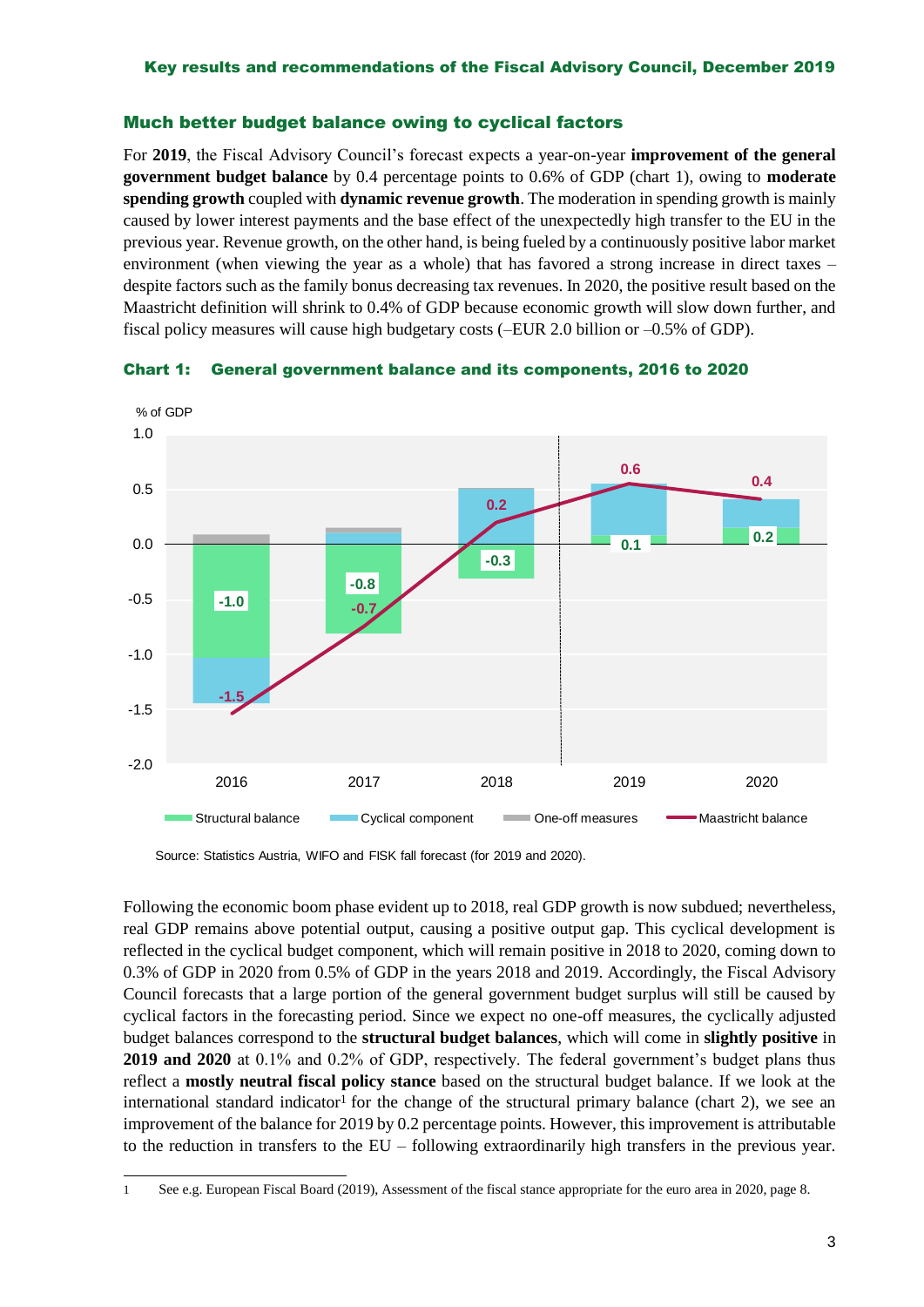Without this one-off effect, fiscal policy in 2019 would appear neutral. For the year 2020, too, the change in the balance shows an almost neutral fiscal policy.

# Chart 2: General government structural primary balance and output gap, 2008 to 2020



Change of structural primary balance in % of GDP (y-axis)

### Fiscal Advisory Council expects more favorable budget development than anticipated by the Federal Ministry of Finance

Like the European Commission, we have more optimistic expectations regarding the budget path in 2019 and 2020 than the Federal Ministry of Finance, which projects a general government budget balance of 0.3% of GDP for 2019 and –0.1% of GDP for 2020 (Maastricht definition). In structural terms, the Federal Ministry of Finance expects a deficit for both years (0.2% and 0.3% of GDP, respectively). The **difference** between the scenarios expected by the Fiscal Advisory Council and the Federal Ministry of Finance is explained by differences in **estimated revenues and expenditures**. The Fiscal Advisory Council estimates that revenues will be 0.2% of GDP higher in 2019 than anticipated by the ministry and 0.3% higher in 2020, and we expect lower expenditure than projected by the ministry (0.1% of GDP for 2019 and 0.2% of GDP for 2020). The greatest deviations in assumed revenue relate to direct and indirect taxes; in terms of spending assumptions, the largest differences are found in the area of subsidies and interest expenditure. The different estimates of the budget path are also reflected in the budget balance estimates.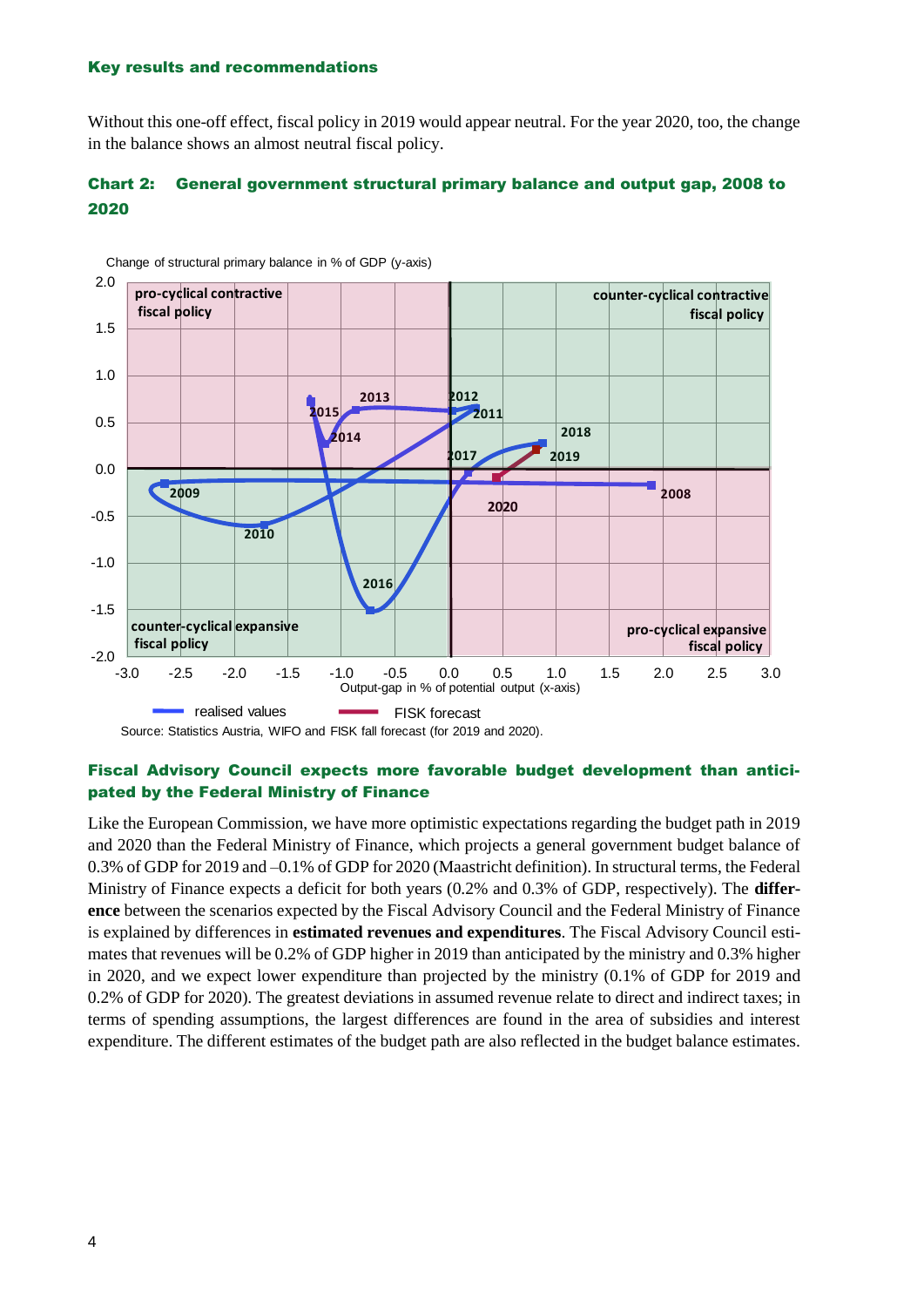



Source: Fall 2019 forecast, European Commission (as of November 2019).

\*) The general government budget balance is composed of a structural and nonstructural component. Euro-19 (EA-19): nominal GDP-weighted average of individual country results.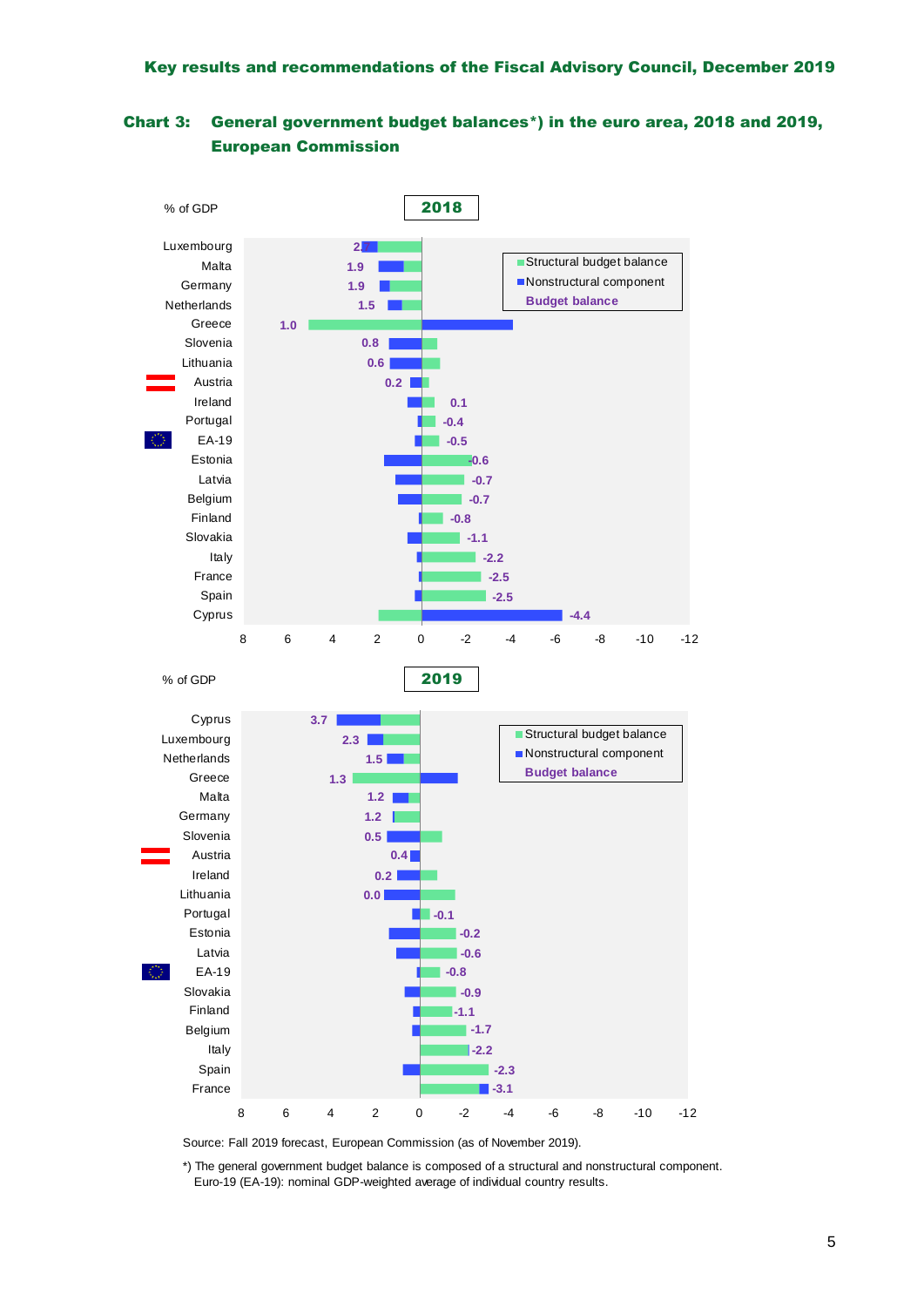**The European Commission** expects a budget balance (Maastricht definition) of 0.4% of GDP for 2019 and 0.2% of GDP for 2020 as well as a (nearly) balanced structural budget for both years. According to the results of the European Commission's 2019 fall forecast, Austria's structural budget balance (excluding eligible clauses) will be higher than the average value of the EA-19 (weighted by GDP) in 2018  $(-0.8\%$  of GDP) and 2019  $(-0.9\%$  of GDP). In both years, seven countries of the EU-19 group have a higher budget surplus than Austria (chart 3).

# General government balance improved in 2018 thanks to positive contributions by all levels of government

In **2018, all levels of government** contributed to **improving the general government budget balance (Maastricht definition)** (table 2): The **federal government** markedly reduced its deficit in Maastricht terms from 0.9% (2017) to 0.1% of GDP (2018). At the **regional level,** the budget surplus increased to 0.2% of GDP in 2018 (2017: 0.1% of GDP). This positive development at the regional level was observed in all provinces in 2018 except Vorarlberg, where the deficit widened year on year in Maastricht terms. Most regional governments generated surpluses in 2018 – above all Upper Austria with EUR 0.3 billion. Styria only recorded a very small deficit, which clearly shrank by EUR 0.1 billion year on year in Maastricht terms.

## Table 2: Budget balances of subsectors of the general government, 2016 to 2020

|      |                           |           | <b>State governments</b>     |           | Local governments            |          |                              |          |              |          |  |
|------|---------------------------|-----------|------------------------------|-----------|------------------------------|----------|------------------------------|----------|--------------|----------|--|
|      | <b>Central government</b> |           | (excl. Vienna <sup>1</sup> ) |           | (incl. Vienna <sup>1</sup> ) |          | <b>Social security funds</b> |          | <b>Total</b> |          |  |
|      | bn EUR                    | % of GDP  | bn EUR                       | % of GDP  | bn EUR                       | % of GDP | bn EUR                       | % of GDP | bn EUR       | % of GDP |  |
| 2016 | $-4.4$                    | $-1.2$    | $-1.3$                       | $-0.4$    | $-0.3$                       | $-0.1$   | 0.4                          | 0.1      | $-5.5$       | $-1.5$   |  |
| 2017 | $-3.2$                    | $-0.9$    | 0.2                          | 0.1       | $-0.3$                       | $-0.1$   | 0.5                          | 0.1      | $-2.8$       | $-0.7$   |  |
| 2018 | $-0.5$                    | $-0.1$    | 0.7                          | 0.2       | 0.1                          | 0.0      | 0.6                          | 0.1      | 0.8          | 0.2      |  |
| 2019 |                           |           |                              |           |                              |          |                              |          | 2.2          | 0.6      |  |
| 2020 |                           | $\bullet$ | $\bullet$                    | $\bullet$ |                              |          |                              |          | 1.7          | 0.4      |  |

1) In the Austrian Stability Pact, Vienna (as state and local government) is included in the state government level.

Source: Statistics Austria, Austrian Institute of Economic Research (GDP) and Fiscal Advisory Council's fall forecast (2019 and 2020).

The **local government level (including Vienna)** also recorded a surplus in Maastricht terms in 2018 and hence a marked improvement in its fiscal position (2018: +EUR 0.1 billion or +0.0% of GDP; 2017: –EUR 0.3 billion or –0.1% of GDP). Two-thirds of this improvement were accounted for by the City of Vienna, which managed to post a surplus in Maastricht terms for the first time since 2008. Only the local governments in Styria, Tyrol and Vorarlberg recorded a deterioration against the previous year.

The improved budget situation at the **regional and local government level** in 2018 resulted primarily from the **marked increase in federal tax revenues to be shared with regional and local governments** – an increase that was caused by **favorable economic developments**. The marked growth in revenues (2018: +4.9% or +EUR 2.9 billion) was clearly able to compensate for the **above-average increase in spending** (2018: +3.5% or +EUR 2.1 billion). The **expenditure side** was characterized by large increases in **social transfers to households,** which were partly offset by **lower gross capital formation** and **interest payments** and by **strict budget execution**.

# Debt ratio to decline markedly by end-2020

The Fiscal Advisory Council projects that the **general government debt ratio** will drop to 69.7% and 66.8% of GDP in **2019** and **2020**, respectively, after 74.0% at end-2018. The **strong reduction in the**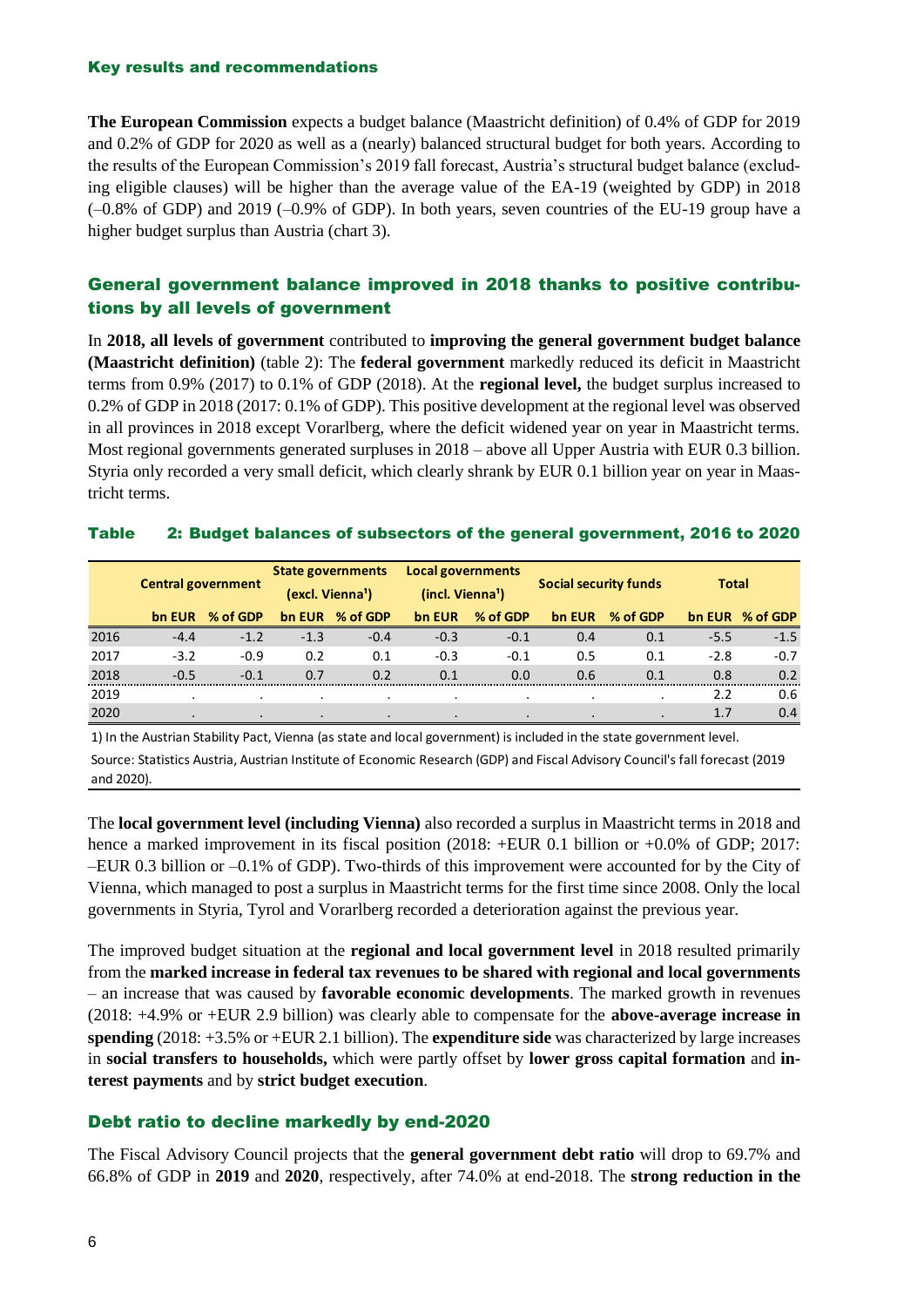### Key results and recommendations of the Fiscal Advisory Council, December 2019

**debt ratio** by 4.3 (2019) and 2.9 percentage points (2020) is being driven by a decline in government debt coupled with an expected **increase in nominal GDP (GDP denominator effect)**, which will bring down the debt ratio by 2.6 and 2.1 percentage points in 2019 and 2020, respectively. The nominal decline in government debt seen since 2017 is mainly attributable to the **reduction of state-owned banks' liabilities** in the course of stock-flow adjustments: In addition to the EUR 1.2 billion reduction that was already realized following the 2019 payback of the down payment by the Republic of Austria to the Free State of Bavaria, an additional EUR 3.7 billion and EUR 1.8 billion are expected in 2019 and 2020, respectively.

# Austria will comply with EU fiscal rules in 2018 to 2020

The **medium-term budgetary objective** (MTO) set for Austria envisages a **structural budget deficit of –0.5% of GDP**, and compliance with the MTO signals that fiscal policy is sound. According to the **Fiscal Advisory Council's forecast**, the structural budget balance will improve from –0.3% of GDP in 2018 to +0.1% of GDP in 2019 and to +0.2% of GDP in 2020. Accordingly, Austria will clearly comply with the **MTO in the years 2018 to 2020** (table 3), which puts breaches of the spending rule into perspective. Austria's general government deficit will also remain below the limit of 3% of GDP (Maastricht) in 2018 to 2020.

# Table 3: EU fiscal rules as applied to Austria

|                                                                     |              | <b>Fiscal Advisory</b><br>Council<br><b>Estimates</b> |              | <b>Federal Ministery</b><br>of Finance<br><b>Estimates</b> |        | <b>European</b><br><b>Commission</b><br><b>Estimates</b> |      |
|---------------------------------------------------------------------|--------------|-------------------------------------------------------|--------------|------------------------------------------------------------|--------|----------------------------------------------------------|------|
| <b>General government</b>                                           | 2018         | 2019                                                  | 2020         | 2019                                                       | 2020   | 2019                                                     | 2020 |
| Maastricht deficit of no more than 3% of GDP                        | ✔            |                                                       | √            |                                                            |        | ✓                                                        |      |
| MTO (incl. eligible clauses) $1$                                    | $\checkmark$ | √                                                     | $\checkmark$ | ✓                                                          | ✓      | ✓                                                        |      |
| Government expenditure growth <sup>2)</sup>                         |              | $\otimes$ 3)                                          |              | $\otimes$ <sup>3)</sup>                                    |        | $\otimes$                                                |      |
| <b>Reduction of debt ratio</b>                                      | ✓            | ✓                                                     | ✓            | ✓                                                          | ✓      | ✓                                                        |      |
| Austrian general government fiscal indicators (% of GDP)            |              |                                                       |              |                                                            |        |                                                          |      |
| Budget balance (Maastricht definition)                              | 0.2          | 0.6                                                   | 0.4          | 0.3                                                        | $-0.1$ | 0.4                                                      | 0.2  |
| Structural budget balance                                           | $-0.3$       | 0.1                                                   | 0.2          | $-0.2$                                                     | $-0.3$ | 0.0                                                      | 0.0  |
| Structural budget balance incl. eligible clauses                    | 0.0          | 0.1                                                   | 0.2          | $-0.2$                                                     | $-0.3$ | 0.0                                                      | 0.0  |
| Total expenditure (nominal, adjusted, net of one-offs, change in %) | 4.3          | 3.5                                                   | 3.6          | 3.7                                                        | 3.7    |                                                          |      |
| Gross debt (year-end figures)                                       |              | 69.7                                                  | 66.8         | 70.0                                                       | 67.5   | 69.9                                                     | 67.2 |

Note:  $\checkmark$  ... fiscal rule has been met,  $\otimes$  ... fiscal rule has not been met,  $\otimes$  ... fiscal rule has not been met and significant deviation <sup>4)</sup>

1) Tolerated deviation (0.25 percentage points) and eligible deviations, e.g. due to costs related to refugees or terrorist threat.

2) The deviation of expenditure shall not be considered significant if the Member State concerned has overachieved the MTO. 3) It can be expected that the ex-post evaluation will relax the expenditure benchmark due to a lower than expected structural

deficit in 2018 and thereby the deviation will not be considered significant.

4) A deviation is deemed significant if the structural deficit deviates at least by 0.5% of GDP from the structural adjustment path or the MTO within one year or cumulated over two years.

Source: FISK (Forecast, December 2019), MoF (Draft budgetary plan, October 2019), WIFO (Forecast, October 2019), EC (Forecast, November 2019), and own calculations.

In addition, Austria will **clearly comply** with the three-pronged **debt rule** in all years under review. According to the current Fiscal Advisory Council's forecast, the general government debt ratio will decline from 74.0% of GDP at end-2018 to 69.7% at end-2019 and 66.8% at end-2020. The strong decline in the debt ratio is mainly driven by the still robust, if cooling, economy and persistently low interest rates as well as the stock-flow adjustments resulting from the reduction of state-owned banks' liabilities. According to the Fiscal Advisory Council's and the European Commission's assessment, the Federal Ministry of Finance's 2019 budget plan for Austria also complies with the EU's fiscal rules.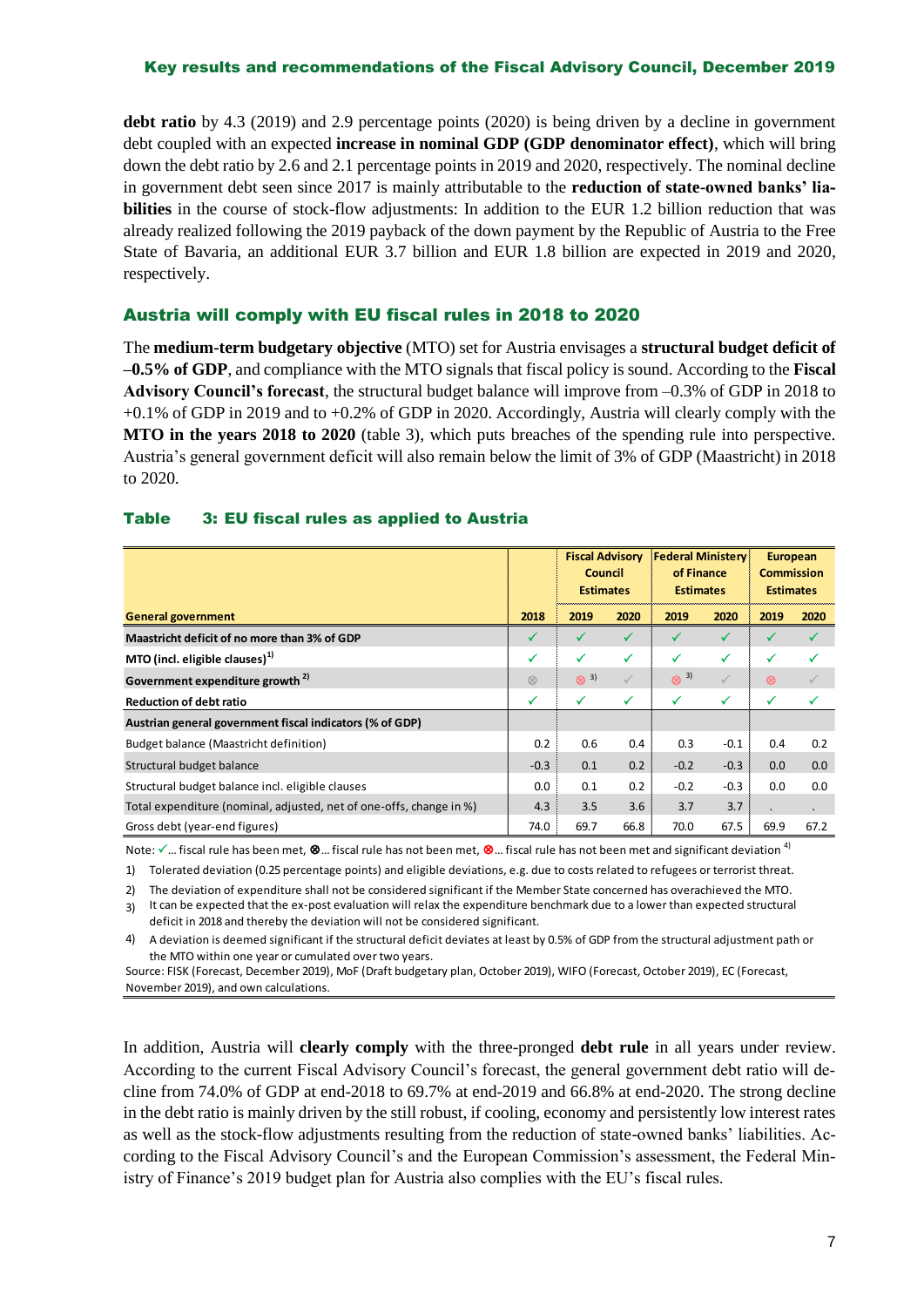# Limited incidents of negative control account balances at year-end 2018 will not cause any sanctions under Austria's 2012 Stability Pact

Judging from the **control account balances for 2018**, we **do not expect sanctions** to be imposed under article 19 of Austria's 2012 Stability Pact (ASP 2012). However, the **local governments in Tyrol** need to **correct** the negative **control account balance** recorded at end-2018 **without undue delay** within the meaning of article 7 ASP 2012 to ensure that the requirement is complied with from 2020 to year-end 2021. Against this background, the noncompliance issues identified for 2019 and 2020 at the level of the local governments of Tyrol are also already being addressed. Moreover, according to medium-term budgetary planning, from **2019 onward,** the preliminary control account balances in isolated cases (**regional government of Vorarlberg and local governments in Vorarlberg, local governments in Lower Austria**) are set to breach the pro-rata thresholds. If this is confirmed in the fall of 2020, **the negative control account balances will need to be corrected from 2021 onward without undue delay**. This will not trigger any sanctions unless the threshold of –0.367% of GDP is breached by regional and local governments in an aggregate perspective.

# 2.1 Recommendations of the Fiscal Advisory Council on Austria's budget policy for 2020

# New government will need to continue a determined and stability-oriented budget policy and ensure sustained compliance with the medium-term budget objective

**Background:** From today's perspective, Austria's fiscal stance in 2019 is slightly contractionary and countercyclical (i.e. stabilizing in macroeconomic terms); in 2020, it will be mostly neutral. We expect that the medium-term budget objective (MTO) will be fulfilled in 2019 and 2020, even if the decisions taken by parliament since summer 2019 that affect the budget deficit have limited the fiscal leeway for the next government. Following the recent economic boom, the economy will cool down further in 2020, which means that real GDP growth will once more approach the average of recent years.

# **Recommendations:**

- Austria needs a determined, **stability-oriented budget policy**, as seen in recent years, which at the same time ensures **sustained compliance with the MTO**, that is a maximum structural budget deficit of 0.5% of GDP. For this to happen, automatic stabilizers need to be allowed to operate fully, and a countercyclical stance is required. Any new government needs to be guided by this fundamental budget strategy.
- The new government should make prudent use of the still robust economic conditions and the remaining fiscal leeway (within the limits of the fiscal rules) to **make the Austrian economy more resilient and sustainable**, e.g. by strengthening competitiveness, taking labor qualification measures that also address structural change on the labor market, or investing into climate protection.

# Correcting negative control account balances without undue delay and improving the framework for an ex ante evaluation of the regional spending rule

**Background:** The Fiscal Advisory Council has the legal mandate to issue recommendations on activating, extending or discontinuing the "correction mechanism" under Austria's 2012 Stability Pact (ASP 2012). This relates to the evaluation of the control account balances, which are kept to record deviations between the realized structural budget balances at the different levels of government and the corresponding annual target values. If control account deficits breach certain limits (regular limits, thresholds), they must be corrected in line with specified criteria. Our current evaluation shows a negative control account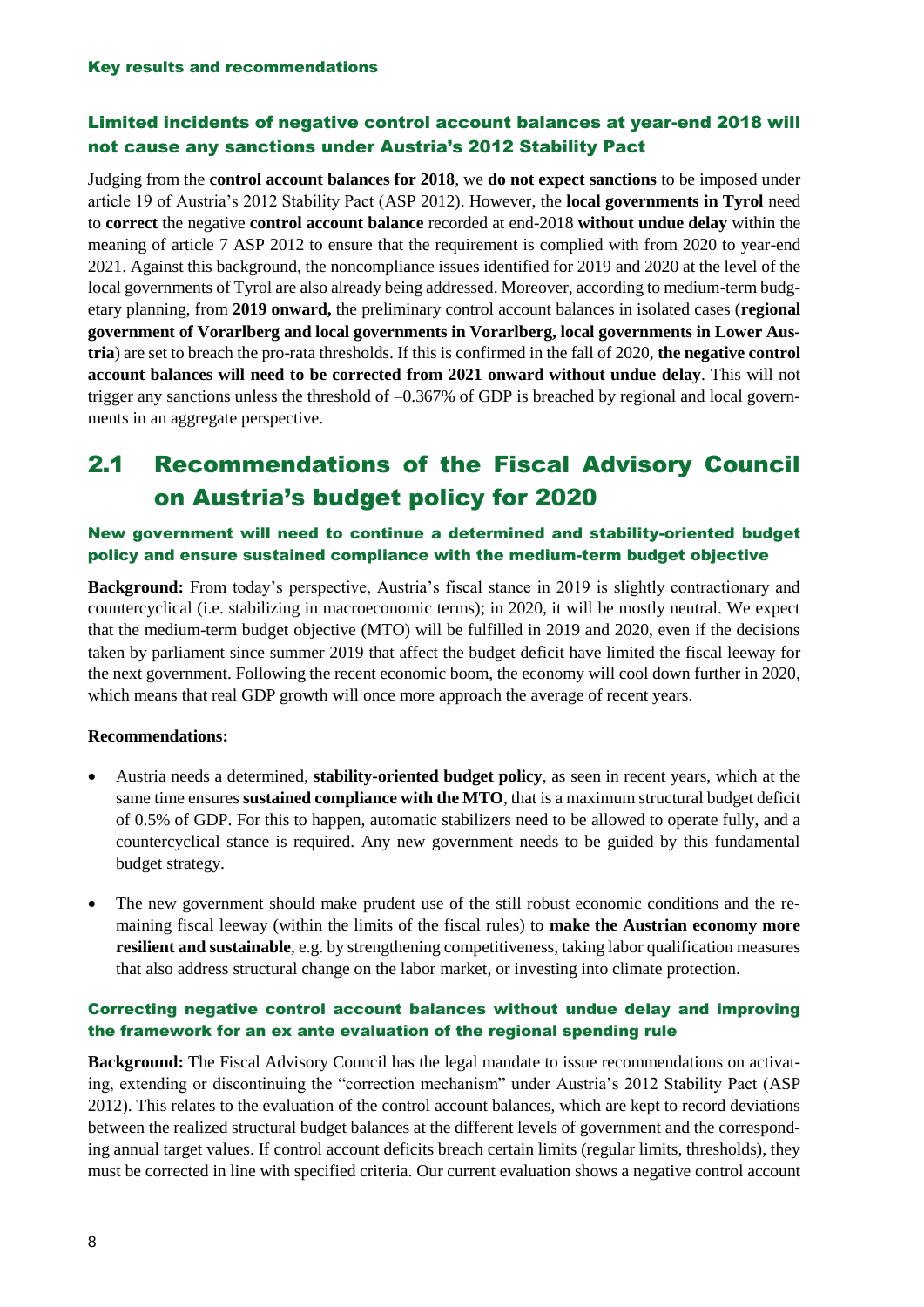## Key results and recommendations of the Fiscal Advisory Council, December 2019

balance at end-2018 for the local governments in Tyrol, which has breached the pro-rata threshold value. Some other regional and local governments may breach the pro-rata threshold values by end-2020. However, the validity of the local governments' medium-term financial estimates on which this assessment is based is limited due to political-economic aspects. These estimates serve as a mere basis for decisionmaking for investment projects that are subject to approval and that are financed with external funds and for the granting of subsidies by the regional government; they usually reflect maximum figures. What is more, due to a lack of relevant disaggregated data in the context of medium-term budget planning, it is currently not possible to conduct an ex ante evaluation of compliance with the regional spending rule, which also has a very limited steering effect due to its high complexity.

## **Recommendations:**

- The **year 2020** should be used to **improve the starting point for correcting deficits** (which will become necessary because of breaches in 2019) through strict budget discipline and timely countermeasures. Based on the current financial estimates, we see breaches of the pro-rata threshold values at end-2019 in the control accounts of the province of Vorarlberg and the local governments of Lower Austria, Tyrol and Vorarlberg.
- To **avoid** a **procyclical effect** when correcting control account deficits, an approach that takes into account the current economic cycle should be considered. Depending on the extent of the breach, it might be sensible to differentiate in terms of time horizon granted for deficit correction.
- The **negative control account balance** of the local governments in Tyrol must be **reduced without undue delay**. The local government breach does not trigger any financial sanctions since the rule is complied with on the aggregate level of regional and local governments.
- To enable an **ex ante evaluation of compliance with the spending rule,** we need an **accurate data basis** that reflects reliable expenditure estimates and contains detailed information for calculating the relevant spending aggregate.
- The level of detail required under the spending rule could be avoided if the **complexity of the spending rule were to be reduced**. Such a simplification could also increase its relevance as a steering instrument in budget planning and monitoring.

### Sustainable design and funding of long-term care in Austria

**Background:** The European Commission's Ageing Report analyzes the long-term growth of age-dependent costs. For Austria, the report predicts a marked increase in costs for long-term care to 3.8% of GDP  $(+1.9$  percentage points) over the long run. The automatic inflation-linked rise in long-term care benefits that was decided in the run-up to the latest parliamentary elections will additionally drive up costs. Previously, these benefits had been raised irregularly and on a discretionary basis. In addition to cost increases, there are other challenges for the sustainable funding of long-term care in Austria, i.e. the discontinuation of the temporary federal subsidies to the regional and local governments (long-term care fund) and the fragmentation of responsibilities between the different levels of government.

### **Recommendations:**

• The **sustainable design and funding** of long-term care in Austria needs to be ensured. This requires fundamental decisions regarding the **financing model** for covering public expenses on long-term care.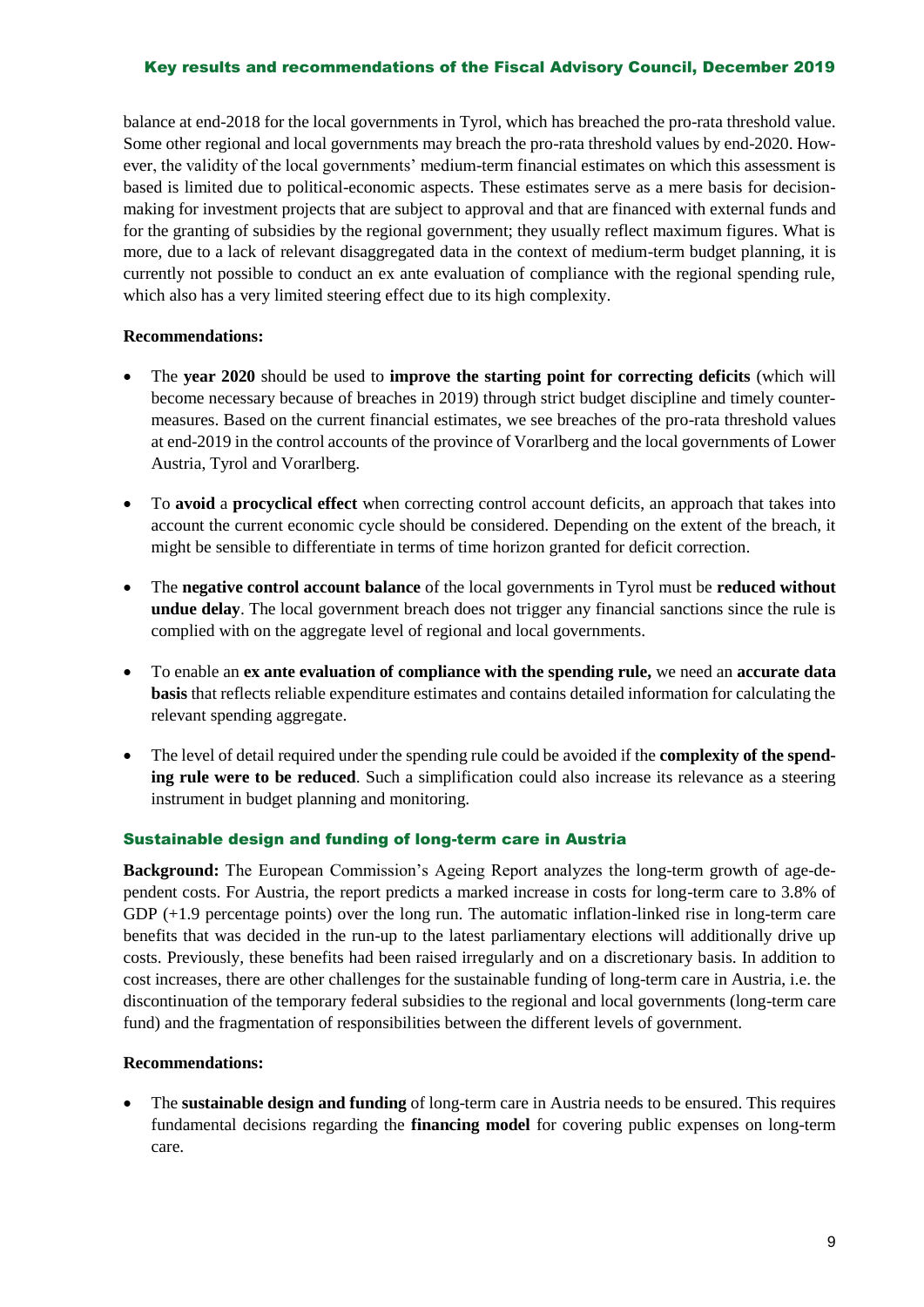• The **power to tax and spend** must be more closely aligned within individual levels of government.

## Making the Austrian pension system more sustainable and resilient  $2$

**Background:** According to the European Commission's Ageing Report, Austria's pension expenditure, which is high by international comparison, will increase moderately until 2070, growing by 0.5 percentage points to 14.3% of GDP. Given an aging population, such a stabilization of pension-related expenditure can either be achieved by reducing pension benefits or by raising the effective retirement age.

The fact that the anticipated spending increase in Austria is so low despite clearly progressing population aging (old-age dependency ratio will rise from 27.6% in 2016 to 54.4% in 2070) is primarily attributable to a marked decrease in average pension income as related to average work income (benefit ratio). Pensioners' relative income loss vis-à-vis the employed population will reach more than 12 percentage points by 2070 according to the Ageing Report (benefit ratio will drop from 50.5% in 2016 to 38.3% in 2070).

However, the sustainability of the Austria's pension system rests not only on the amount of spending on the pension system, which is primarily dependent on the amount of individual pension benefit payments, the effective retirement age and demographic factors (birth rate, life expectancy and net migration); any analysis must also consider pension system-related revenues. These primarily depend on macroeconomic and demographic factors and the size of pension contributions. Important factors include productivity, potential output growth, labor force participation and retirement age. For this reason, the Ageing Report shows pension-related expenditure as a share of GDP, which summarizes developments on the revenue side.

The fiscal measures that were decided by parliament in summer 2019 were not included in the cited cost estimates and imply a marked, unfunded increase in pension expenditure. In the short run, the abolition of the traditional waiting period preceding the first increase in pension benefits only causes relatively small spending increases (+EUR 30 million in 2020); in the long run, however, it will put large strain on the budget as compared to 2019 (in 2040, we are already looking at +EUR 600 million). The graduated pension increase that was decided for the year 2020 implies pension benefit increases in excess of the automatic statutory increase (price indexation), as already seen in 2019, and will raise annual pension expenditure by a total of EUR 0.5 billion per year. There will be further annual spending increases of EUR 130 million based on the additional pension-related measures decided in summer 2019 (e.g. receipt of full pension entitlement after 45 years of contributory service and "pension bonus," i.e. higher minimum pension benefits for retirees with long contributory service). To summarize: Over the last two years, policymakers have decided measures, which will increase pension-related spending by an annual EUR 0.7 billion (0.18% of GDP) and, which cause much higher spending increases in the long run. Also, these measures imply clearly preferential treatment of some population groups and disadvantages for others.

### **Recommendations:**

- The anticipated strong decline in average pension income relative to average employment income will increase the risk of lower living standards and poverty for older people. The **resilience of the Austrian pension system** needs to be strengthened.
- **Raising the effective retirement age** must be a priority. Measures that make it possible to remain an active member of the workforce until later in life should be strengthened, discretionary measures that counteract a closing of the gap between effective and legal retirement age should be avoided.

<sup>1</sup> 2 Because of the Fiscal Advisory Council's orientation, we only look at the immediate fiscal effects of the public pension system here, even if elements of the  $2<sup>nd</sup>$  and  $3<sup>rd</sup>$  pillar of the pension system could be relevant for net replacement rates.